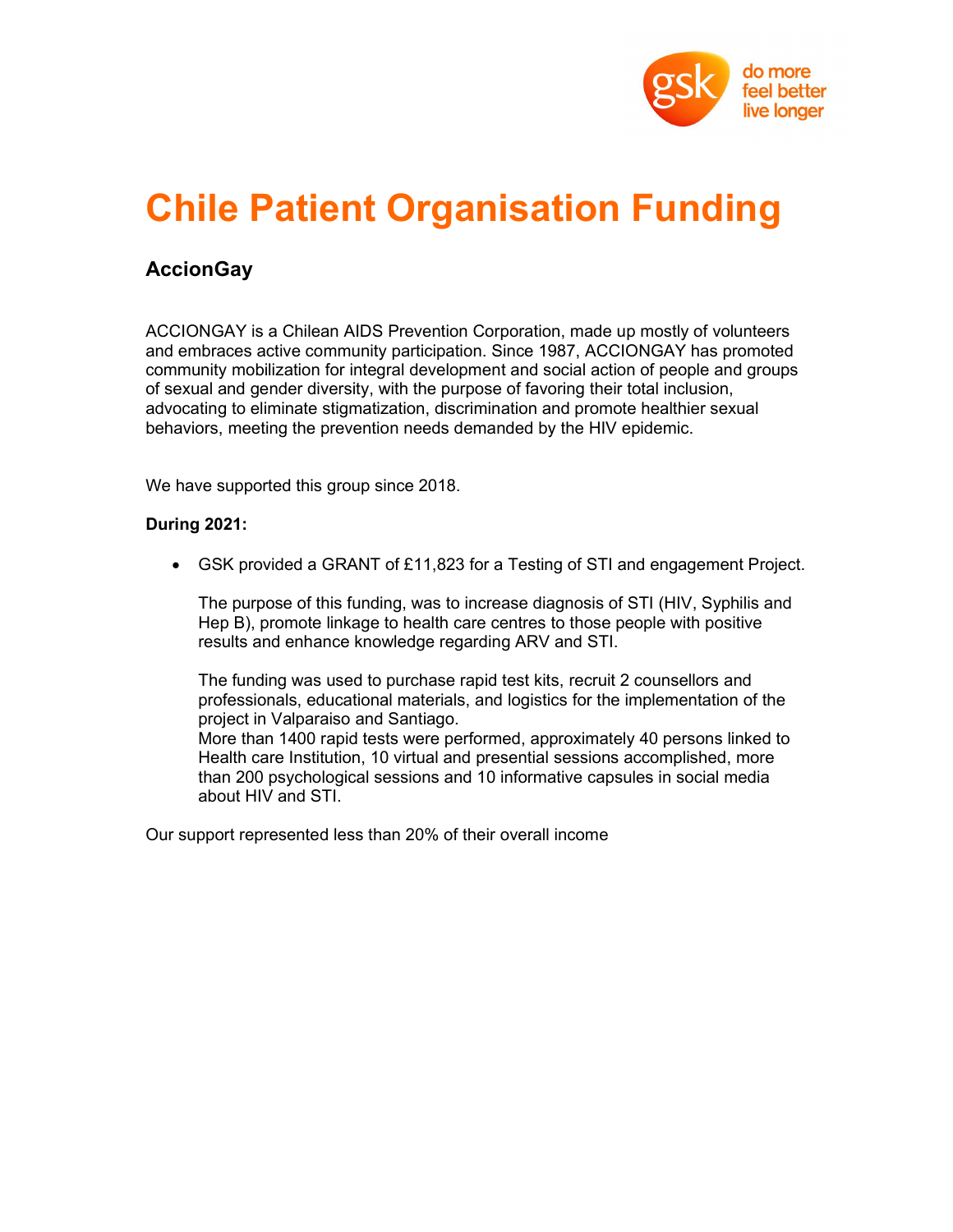#### MOVILH (Movimiento de Integración y Liberación Homosexual)

MOVILH is a Chilean group founded in 1991 by activists in favor of civil rights and antidiscrimination of LGBTI. Their objective is to reduce and further eradicate discrimination, injustice, and abuse because of gender identity or sexual orientation. Thy promote actions oriented to increase quality of life of LGBTI people.

We have supported this group since 2018.

#### During 2021:

GSK provided a GRANT of £11,823 for a Testing of STI and engagement Project.

The purpose of this funding, was to increase diagnosis of STI (HIV, Syphilis and Hep B), promote linkage to health care centres to those people with positive results and enhance knowledge regarding ARV and STI.

The funding was used to purchase rapid test kits, recruit 2 counsellors and professionals, educational materials and logistic for the implementation of the project in Valparaiso and Santiago.

More than 1400 rapid tests were performed. Approximately 40 people linked to Health Care Institutions participated in activities including 10 virtual presentations sessions. There were also more than 200 psychological sessions and 10 informative capsules in social media about HIV and STI.

Our support represented less than 20% of their overall income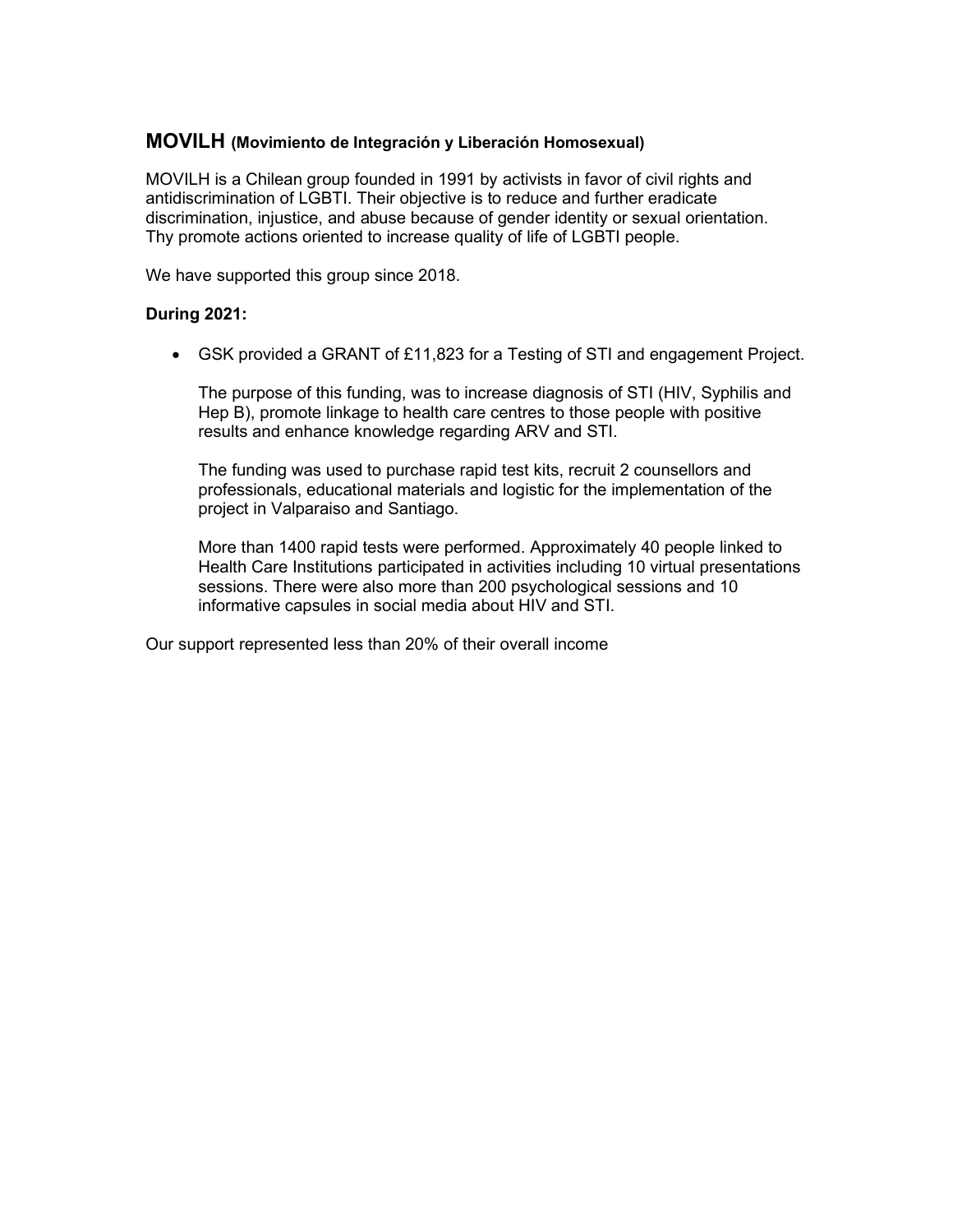# Arpevih

Arpevih is a Chilean AIDS Prevention group, located in the north region since 1987. The organizations' purpose is to represent people living with HIV, pursue access to treatment and medical attention, bring together doubts, complaints and feedbacks from people living with HIV to decision making entities. They also seek to establish long term communications with local and international private and public institutions with the aim to receive patronage to further training and campaigns to prevent HIV, educate people for better understanding of the disease, achieve better quality of life of people living with HIV and bring closer rapid HIV testing to the community.

We have supported this group since 2017.

#### During 2021:

 GSK provided a GRANT of £4,946 for a Rapid HIV Testing in the region of Antofagasta

The purpose of this funding is to bring HIV closer to the community, promote linkage to health care centres to those people with positive results and enhance knowledge on how to prevent transmission.

The funding was used to purchase rapid HIV test, materials, professionals and logistics associated to the implementation on field. 893 rapid tests where perform, 6 persons linked to Health care Institution.

Our support represented 26.48% of their overall income during 2020.